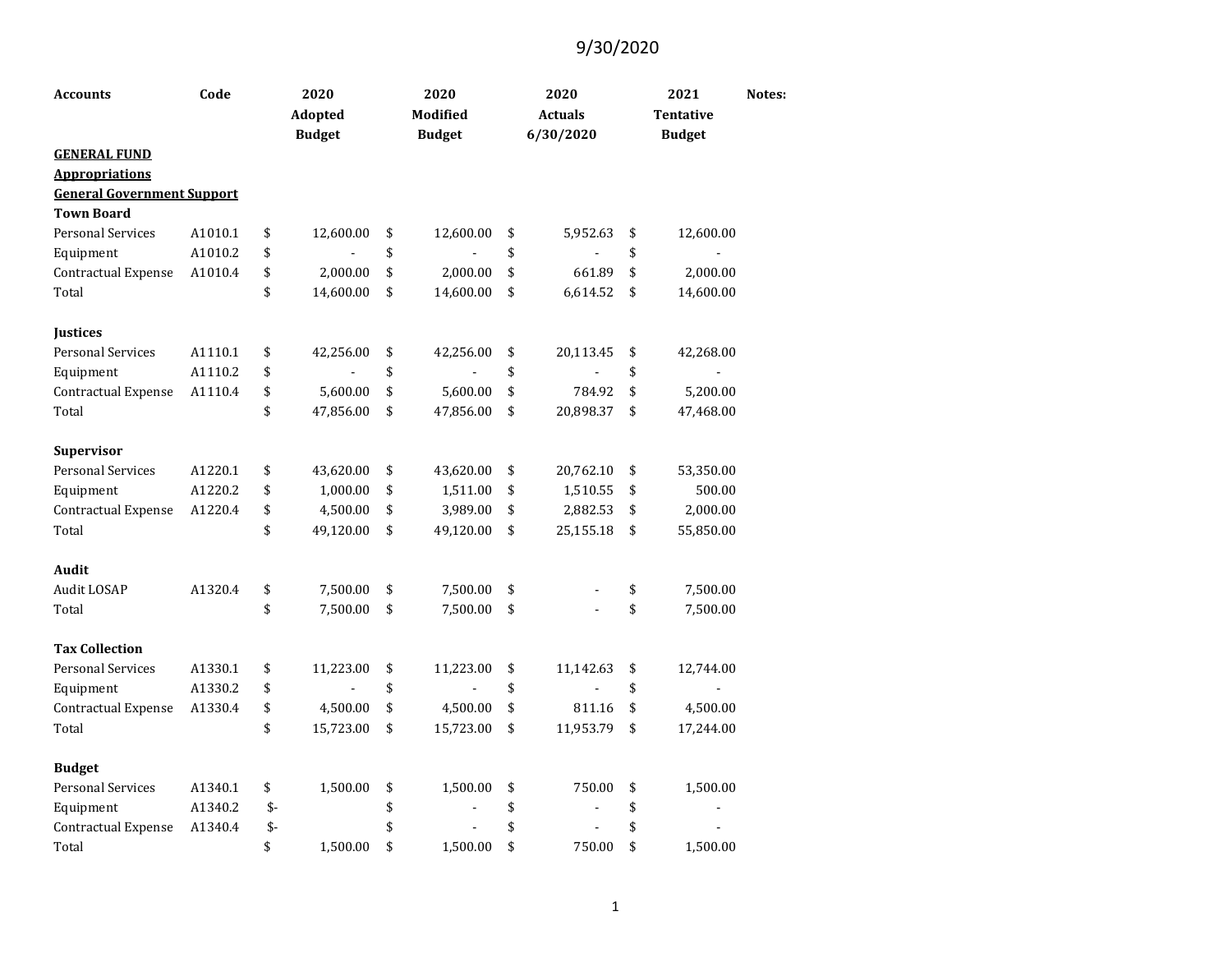| <b>Accounts</b>            | Code    | 2020<br>Adopted<br><b>Budget</b> | 2020<br><b>Modified</b><br><b>Budget</b> | 2020<br><b>Actuals</b><br>6/30/2020 | 2021<br><b>Tentative</b><br><b>Budget</b> | Notes: |
|----------------------------|---------|----------------------------------|------------------------------------------|-------------------------------------|-------------------------------------------|--------|
| <b>Assessors</b>           |         |                                  |                                          |                                     |                                           |        |
| <b>Personal Services</b>   | A1355.1 | \$                               | \$                                       | \$                                  | \$                                        |        |
| Equipment                  | A1355.2 | \$                               | \$                                       | \$                                  | \$                                        |        |
| <b>Contractual Expense</b> | A1355.4 | \$<br>40,375.00                  | \$<br>40,375.00                          | \$<br>467.64                        | \$<br>39,200.00                           |        |
| Total                      |         | \$<br>40,375.00                  | \$<br>40,375.00                          | \$<br>467.64                        | \$<br>39,200.00                           |        |
| <b>Fiscal Advisors</b>     |         |                                  |                                          |                                     |                                           |        |
| Contractual Expense        | A1380.4 | \$                               | \$                                       | \$                                  | \$                                        |        |
| Total                      |         | \$                               | \$                                       | \$                                  | \$                                        |        |
| <b>Town Clerk</b>          |         |                                  |                                          |                                     |                                           |        |
| <b>Personal Services</b>   | A1410.1 | \$<br>37,828.00                  | \$<br>37,828.00                          | \$<br>18,185.79                     | \$<br>37,891.00                           |        |
| Equipment                  | A1410.2 | \$                               | \$                                       | \$                                  | \$                                        |        |
| Contractual Expense        | A1410.4 | \$<br>3,500.00                   | \$<br>3,500.00                           | \$<br>1,158.01                      | \$<br>3,500.00                            |        |
| Total                      |         | \$<br>41,328.00                  | \$<br>41,328.00                          | \$<br>19,343.80                     | \$<br>41,391.00                           |        |
| <b>Attorney</b>            |         |                                  |                                          |                                     |                                           |        |
| <b>Personal Services</b>   | A1420.1 | \$                               | \$                                       | \$                                  | \$                                        |        |
| Equipment                  | A1420.2 | \$                               | \$                                       | \$                                  | \$                                        |        |
| Contractual Expense        | A1420.4 | \$<br>40,000.00                  | \$<br>40,000.00                          | \$<br>10,633.00                     | \$<br>30,000.00                           |        |
| Total                      |         | \$<br>40,000.00                  | \$<br>40,000.00                          | \$<br>10,633.00                     | \$<br>30,000.00                           |        |
| <b>Engineer</b>            |         |                                  |                                          |                                     |                                           |        |
| <b>Contractual Expense</b> | A1440.4 | \$<br>3,500.00                   | \$<br>3,500.00                           | \$                                  | \$<br>2,500.00                            |        |
| Total                      |         | \$<br>3,500.00                   | \$<br>3,500.00                           | \$                                  | \$<br>2,500.00                            |        |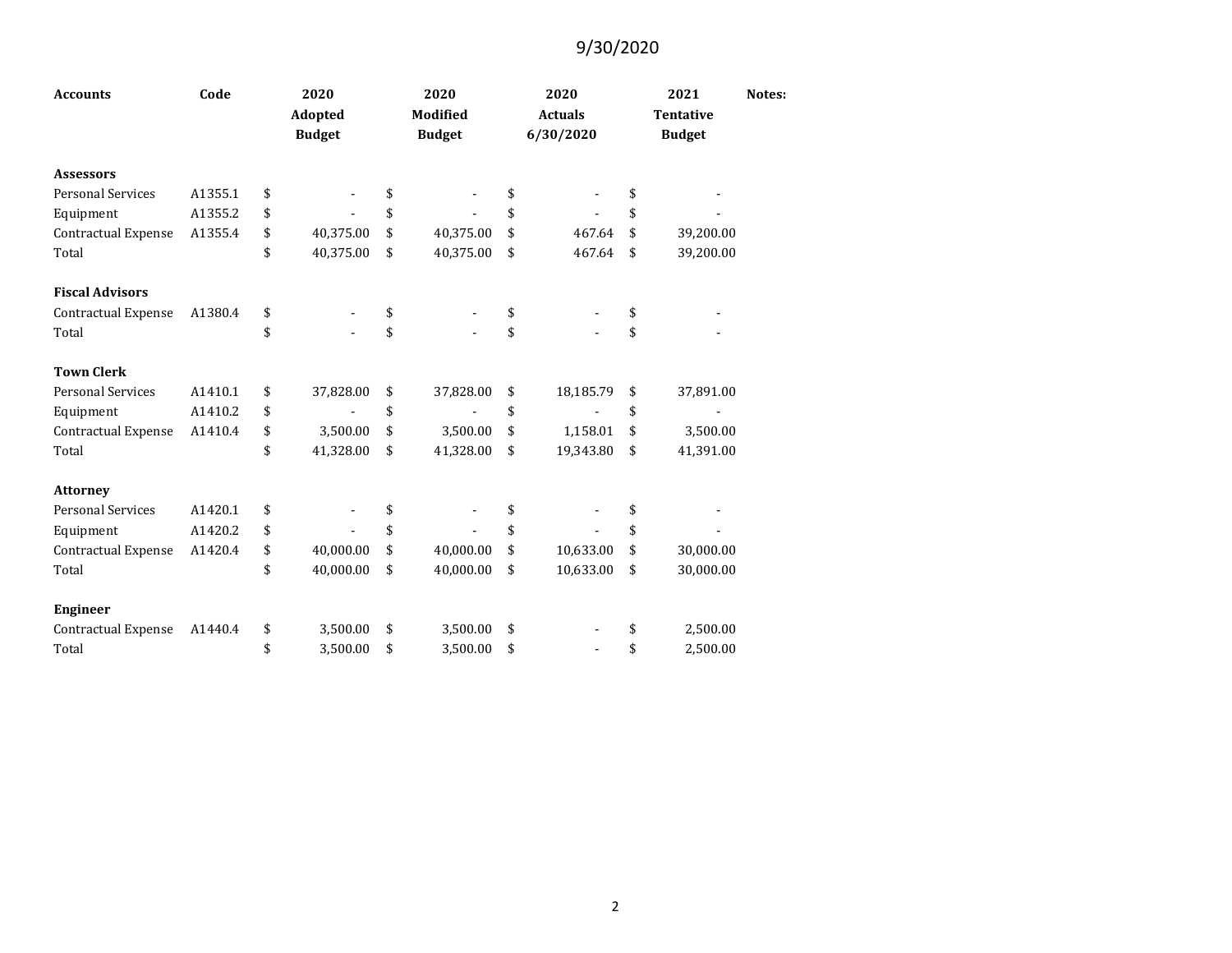| <b>Accounts</b>                     | Code    | 2020<br>Adopted<br><b>Budget</b> |            | 2020<br><b>Modified</b><br><b>Budget</b> | 2020<br><b>Actuals</b><br>6/30/2020 |            | 2021<br><b>Tentative</b><br><b>Budget</b> | Notes:     |  |
|-------------------------------------|---------|----------------------------------|------------|------------------------------------------|-------------------------------------|------------|-------------------------------------------|------------|--|
| <b>Elections</b>                    |         |                                  |            |                                          |                                     |            |                                           |            |  |
| <b>Personal Services</b>            | A1450.1 | \$                               |            | \$                                       | \$                                  |            | \$                                        |            |  |
| Equipment                           | A1450.2 | \$                               |            | \$                                       | \$                                  |            | \$                                        |            |  |
| <b>Contractual Expense</b>          | A1450.4 | \$                               | 250.00     | \$<br>250.00                             | \$                                  |            | \$                                        | 250.00     |  |
| Total                               |         | \$                               | 250.00     | \$<br>250.00                             | \$                                  |            | \$                                        | 250.00     |  |
| <b>Buildings</b>                    |         |                                  |            |                                          |                                     |            |                                           |            |  |
| <b>Personal Services</b>            | A1620.1 | \$                               | 2,000.00   | \$<br>2,000.00                           | \$                                  | 437.48     | \$                                        | 2,000.00   |  |
| Equipment                           | A1620.2 | \$                               | 500.00     | \$<br>500.00                             | $$-$                                |            | \$                                        |            |  |
| Contractual Expense                 | A1620.4 | \$                               | 60,000.00  | \$<br>60,000.00                          | \$                                  | 13,653.79  | \$                                        | 60,000.00  |  |
| Total                               |         | \$                               | 62,500.00  | \$<br>62,500.00                          | \$                                  | 14,091.27  | \$                                        | 62,000.00  |  |
| <b>Central Communicatons System</b> |         |                                  |            |                                          |                                     |            |                                           |            |  |
| <b>Personal Services</b>            | A1650.1 | \$                               |            | \$                                       | \$                                  |            | \$                                        |            |  |
| Equipment                           | A1650.2 | \$                               |            | \$                                       | \$                                  |            | \$                                        |            |  |
| Contractual Expense                 | A1650.4 | \$                               | 5,000.00   | \$<br>5,000.00                           | \$                                  | 5,089.15   | \$                                        | 5,000.00   |  |
| Total                               |         | \$                               | 5,000.00   | \$<br>5,000.00                           | \$                                  | 5,089.15   | \$                                        | 5,000.00   |  |
| <b>Central Printing and Mailing</b> |         |                                  |            |                                          |                                     |            |                                           |            |  |
| <b>Personal Services</b>            | A1670.1 | \$                               |            | \$                                       | \$                                  |            | \$                                        |            |  |
| Equipment                           | A1670.2 | \$                               |            | \$                                       | \$                                  |            | \$                                        |            |  |
| Contractual Expense                 | A1670.4 | \$                               | 2,500.00   | \$<br>2,500.00                           | \$                                  | 2,696.36   | \$                                        | 2,000.00   |  |
| Total                               |         | \$                               | 2,500.00   | \$<br>2,500.00                           | \$                                  | 2,696.36   | \$                                        | 2,000.00   |  |
| <b>Special items</b>                |         |                                  |            |                                          |                                     |            |                                           |            |  |
| Unallocated Insuran                 | A1910.4 | \$                               | 36,000.00  | \$<br>36,000.00                          | \$                                  | 35,493.86  | \$                                        | 38,000.00  |  |
| Municipal Associatio                | A1920.4 | \$                               | 1,100.00   | \$<br>1,100.00                           | \$                                  | 1,099.00   | \$                                        | 1,000.00   |  |
| Contingency                         | A1990.4 | \$                               | 45,000.00  | \$<br>45,000.00                          | \$                                  |            | \$                                        | 45,000.00  |  |
| Total                               |         | \$                               | 82,100.00  | \$<br>82,100.00                          | \$                                  | 36,592.86  | \$                                        | 84,000.00  |  |
| Total General Government Supp \$    |         |                                  | 413,852.00 | \$<br>413,852.00                         | \$                                  | 154,285.94 | \$                                        | 410,503.00 |  |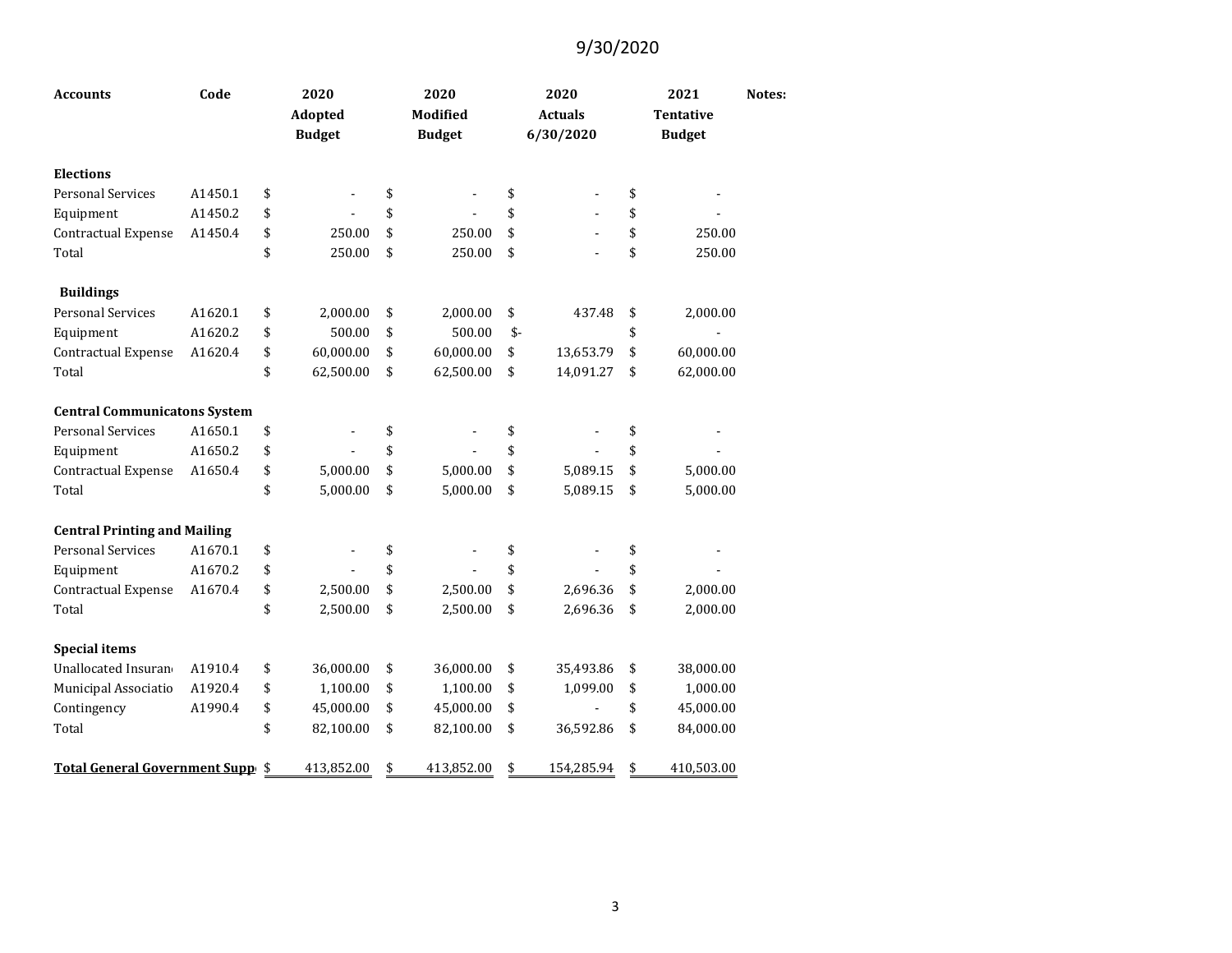| <b>Accounts</b>             | Code    | 2020<br><b>Adopted</b><br><b>Budget</b> | 2020<br><b>Modified</b><br><b>Budget</b> | 2020<br><b>Actuals</b><br>6/30/2020 | 2021<br><b>Tentative</b><br><b>Budget</b> | Notes: |
|-----------------------------|---------|-----------------------------------------|------------------------------------------|-------------------------------------|-------------------------------------------|--------|
| <b>Public Safety</b>        |         |                                         |                                          |                                     |                                           |        |
| <b>Traffic Control</b>      |         |                                         |                                          |                                     |                                           |        |
| <b>Personal Services</b>    | A3310.1 | \$                                      | \$                                       | \$                                  | \$                                        |        |
| Equipment                   | A3310.2 | \$                                      | \$                                       | \$                                  | \$                                        |        |
| Contractual Expense         | A3310.4 | \$<br>1,500.00                          | \$<br>1,500.00                           | \$                                  | \$<br>1,500.00                            |        |
| Total                       |         | \$<br>1,500.00                          | \$<br>1,500.00                           | \$                                  | \$<br>1,500.00                            |        |
| <b>Control of Dogs</b>      |         |                                         |                                          |                                     |                                           |        |
| <b>Personal Services</b>    | A3510.1 | \$<br>7,791.00                          | \$<br>7,791.00                           | \$<br>3,895.35                      | \$<br>7,791.00                            |        |
| Equipment                   | A3510.2 | \$                                      | \$                                       | \$                                  | \$                                        |        |
| Contractual Expense         | A3510.4 | \$<br>5,130.00                          | \$<br>5,130.00                           | \$<br>(260.16)                      | \$<br>5,000.00                            |        |
| Total                       |         | \$<br>12,921.00                         | \$<br>12,921.00                          | \$<br>3,635.19                      | \$<br>12,791.00                           |        |
| <b>Animal Control Other</b> |         |                                         |                                          |                                     |                                           |        |
| <b>Personal Services</b>    | A3520.1 | \$                                      | \$                                       | \$                                  | \$                                        |        |
| Equipment                   | A3520.2 | \$                                      | \$                                       | \$                                  | \$                                        |        |
| Contractual Expense         | A3520.4 | \$<br>500.00                            | \$<br>500.00                             | \$                                  | \$                                        |        |
| Total                       |         | \$<br>500.00                            | \$<br>500.00                             | \$                                  | \$                                        |        |
| <b>Safety Inspection</b>    |         |                                         |                                          |                                     |                                           |        |
| <b>Personal Services</b>    | A3620.1 | \$<br>11,500.00                         | \$<br>11,500.00                          | \$<br>5,750.03                      | \$<br>11,500.00                           |        |
| Equipment                   | A3620.2 | \$<br>300.00                            | \$<br>300.00                             | \$                                  | \$<br>300.00                              |        |
| Contractual Expense         | A3620.4 | \$<br>1,000.00                          | \$<br>1,000.00                           | \$<br>287.30                        | \$<br>1,000.00                            |        |
| Total                       |         | \$<br>12,800.00                         | \$<br>12,800.00                          | \$<br>6,037.33                      | \$<br>12,800.00                           |        |
| <b>Total Public Safety</b>  |         | \$<br>27,721.00                         | \$<br>27,721.00                          | \$<br>9,672.52                      | \$<br>27,091.00                           |        |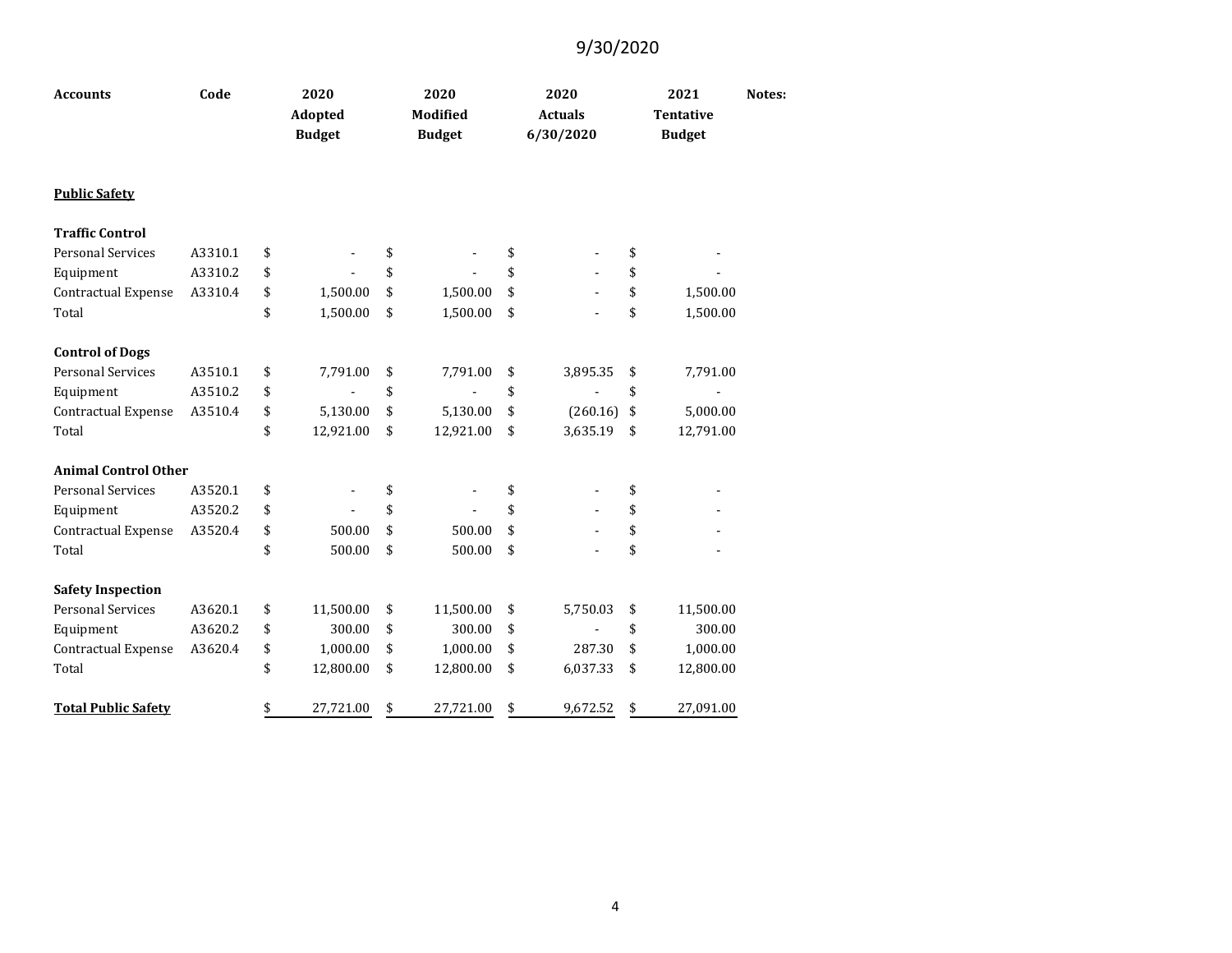| <b>Accounts</b>                      | Code    | 2020<br>Adopted<br><b>Budget</b> | 2020<br><b>Modified</b><br><b>Budget</b> | 2020<br><b>Actuals</b><br>6/30/2020 | 2021<br><b>Tentative</b><br><b>Budget</b> | Notes: |
|--------------------------------------|---------|----------------------------------|------------------------------------------|-------------------------------------|-------------------------------------------|--------|
| <b>Health</b>                        |         |                                  |                                          |                                     |                                           |        |
| <b>Board of Health</b>               |         |                                  |                                          |                                     |                                           |        |
| <b>Personal Services</b>             | A4010.1 | \$                               | \$<br>1,200.00                           | \$<br>600.00                        | \$<br>1,200.00                            |        |
| Total                                |         | \$                               | \$<br>1,200.00                           | \$<br>600.00                        | \$<br>1,200.00                            |        |
| <b>Registrar of Vital Statistics</b> |         |                                  |                                          |                                     |                                           |        |
| <b>Personal Services</b>             | A4020.1 | \$<br>1,000.00                   | \$<br>1,000.00                           | \$<br>500.00                        | \$<br>1,000.00                            |        |
| Equipment                            | A4020.2 | \$<br>250.00                     | \$<br>250.00                             | \$                                  | \$                                        |        |
| Contractual Expense                  | A4020.4 | \$<br>250.00                     | \$<br>250.00                             | \$<br>19.95                         | \$<br>250.00                              |        |
| Total                                |         | \$<br>1,500.00                   | \$<br>1,500.00                           | \$<br>519.95                        | \$<br>1,250.00                            |        |
| Ambulance                            |         |                                  |                                          |                                     |                                           |        |
| <b>Personal Services</b>             | A4540.1 | \$                               | \$                                       | \$                                  | \$                                        |        |
| Equipment                            | A4540.2 | \$                               | \$                                       | \$                                  | \$                                        |        |
| Contractual Expense                  | A4540.4 | \$<br>139,301.00                 | \$<br>139,301.00                         | \$<br>70,000.00                     | \$<br>139,301.00                          |        |
| Total                                |         | \$<br>139,301.00                 | \$<br>139,301.00                         | \$<br>70,000.00                     | \$<br>139,301.00                          |        |
| <b>Total Health</b>                  |         | \$<br>140,801.00                 | \$<br>140,801.00                         | \$<br>71,119.95                     | \$<br>141,751.00                          |        |
| <b>Transportation</b>                |         |                                  |                                          |                                     |                                           |        |
| <b>Superintendent of Highways</b>    |         |                                  |                                          |                                     |                                           |        |
| <b>Personal Services</b>             | A5010.1 | \$<br>63,320.00                  | \$<br>63,320.00                          | \$<br>31,659.64                     | \$<br>63,320.00                           |        |
| Equipment                            | A5010.2 | \$                               | \$                                       | \$                                  | \$                                        |        |
| Contractual Expense                  | A5010.4 | \$<br>1,750.00                   | \$<br>1,750.00                           | \$<br>1,073.96                      | \$<br>1,750.00                            |        |
| Total                                |         | \$<br>65,070.00                  | \$<br>65,070.00                          | \$<br>32,733.60                     | \$<br>65,070.00                           |        |
| <b>Street Lighting</b>               |         |                                  |                                          |                                     |                                           |        |
| Contractual Expense                  | A5182.4 | \$<br>2,500.00                   | \$<br>2,500.00                           | \$<br>819.22                        | \$<br>2,000.00                            |        |
| Total                                |         | \$<br>2,500.00                   | \$<br>2,500.00                           | \$<br>819.22                        | \$<br>2,000.00                            |        |
| <b>Total Transportation</b>          |         | \$<br>67,570.00                  | \$<br>67,570.00                          | \$<br>33,552.82                     | \$<br>67,070.00                           |        |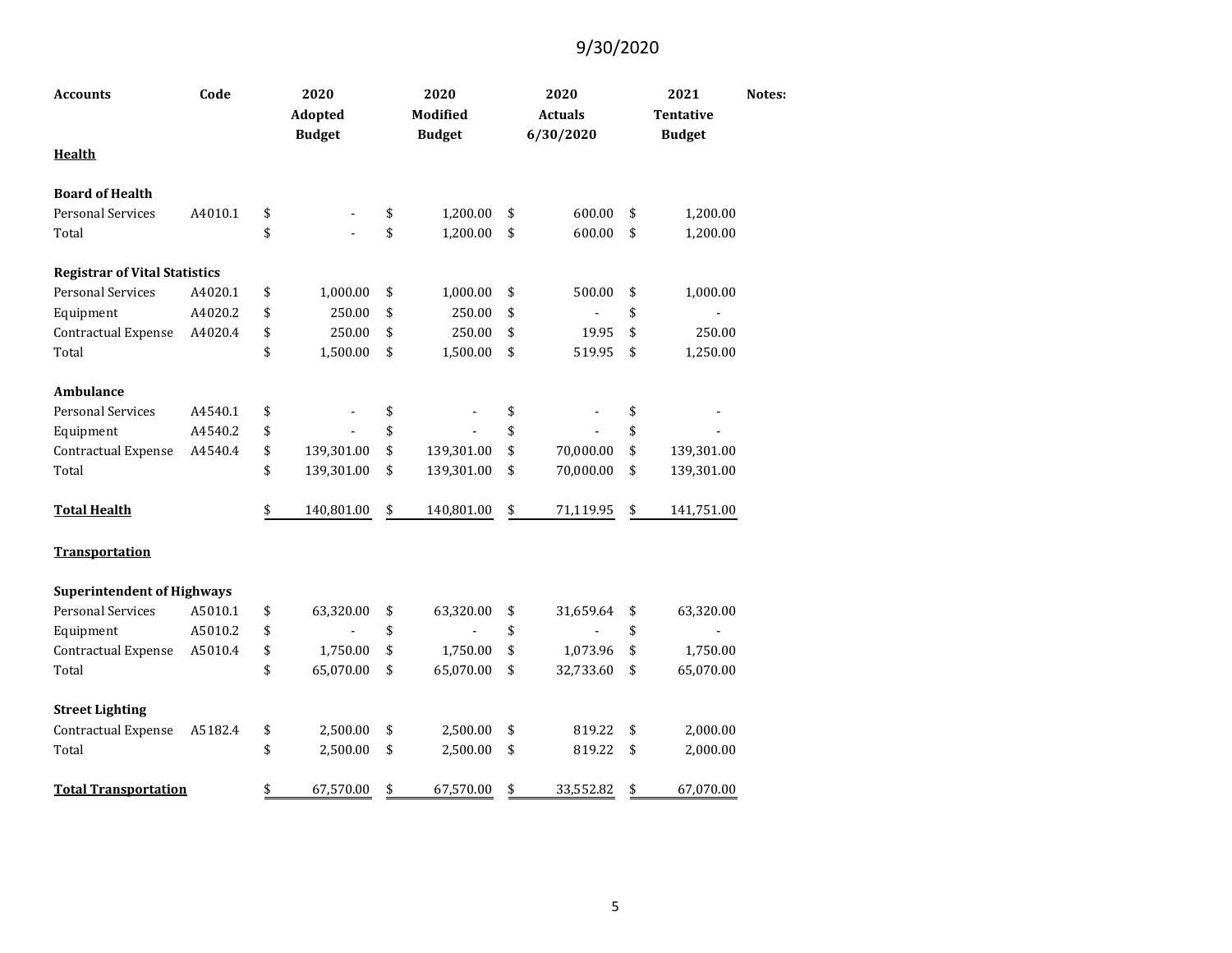| <b>Accounts</b>                            | Code    | 2020<br>Adopted<br><b>Budget</b> |               | 2020<br><b>Modified</b><br><b>Budget</b> | 2020<br><b>Actuals</b><br>6/30/2020 | 2021<br><b>Tentative</b><br><b>Budget</b> | Notes: |
|--------------------------------------------|---------|----------------------------------|---------------|------------------------------------------|-------------------------------------|-------------------------------------------|--------|
| <b>Waterways Navigation</b>                |         |                                  |               |                                          |                                     |                                           |        |
| Contractual Expense                        | A5710.4 | \$<br>1,800.00                   | \$            | 1,800.00                                 | \$                                  | \$<br>1,800.00                            |        |
| Total                                      |         | \$<br>1,800.00                   | \$            | 1,800.00                                 | \$                                  | \$<br>1,800.00                            |        |
| <b>Total Waterways Navigation</b>          |         | \$<br>1,800.00                   | $\frac{1}{2}$ | 1,800.00                                 | \$                                  | 1,800.00                                  |        |
| <b>Economic Assistance and Opportunity</b> |         |                                  |               |                                          |                                     |                                           |        |
| <b>Publicity</b>                           |         |                                  |               |                                          |                                     |                                           |        |
| Contractual Expense                        | A6410.4 | \$<br>300.00                     | \$            | 300.00                                   | \$                                  | \$<br>300.00                              |        |
| Total                                      |         | \$<br>300.00                     | \$            | 300.00                                   | \$                                  | \$<br>300.00                              |        |
| <b>Veterans Services</b>                   |         |                                  |               |                                          |                                     |                                           |        |
| <b>Personal Services</b>                   | A6510.1 | \$                               | \$            |                                          | \$                                  | \$                                        |        |
| Equipment                                  | A6510.2 | \$                               | \$            |                                          | \$                                  | \$                                        |        |
| Contractual Expense                        | A6510.4 | \$<br>700.00                     | \$            | 700.00                                   | \$                                  | \$<br>700.00                              |        |
| Total                                      |         | \$<br>700.00                     | \$            | 700.00                                   | \$                                  | \$<br>700.00                              |        |
| Total Economic Assistance and C \$         |         | 1,000.00                         | \$            | 1,000.00                                 | \$                                  | \$<br>1,000.00                            |        |
|                                            |         |                                  |               |                                          |                                     |                                           |        |

#### **Culture and Recreation**

| <b>Special Recreational Facilities (Pilot Knob Beach and BattleHill)</b> |         |    |           |           |      |        |           |
|--------------------------------------------------------------------------|---------|----|-----------|-----------|------|--------|-----------|
| Personal Services                                                        | A7180.1 |    | 9.500.00  | 9.500.00  | - \$ | $\sim$ | 9.500.00  |
| Equipment                                                                | A7180.2 | £. | 1.000.00  | 1.000.00  | S S  | $\sim$ | 1.000.00  |
| Contractual Expense                                                      | A7180.4 |    | 33.500.00 | 33.500.00 | - \$ | $\sim$ | 13.500.00 |
| Total                                                                    |         |    | 44.000.00 | 44.000.00 |      | $\sim$ | 24,000,00 |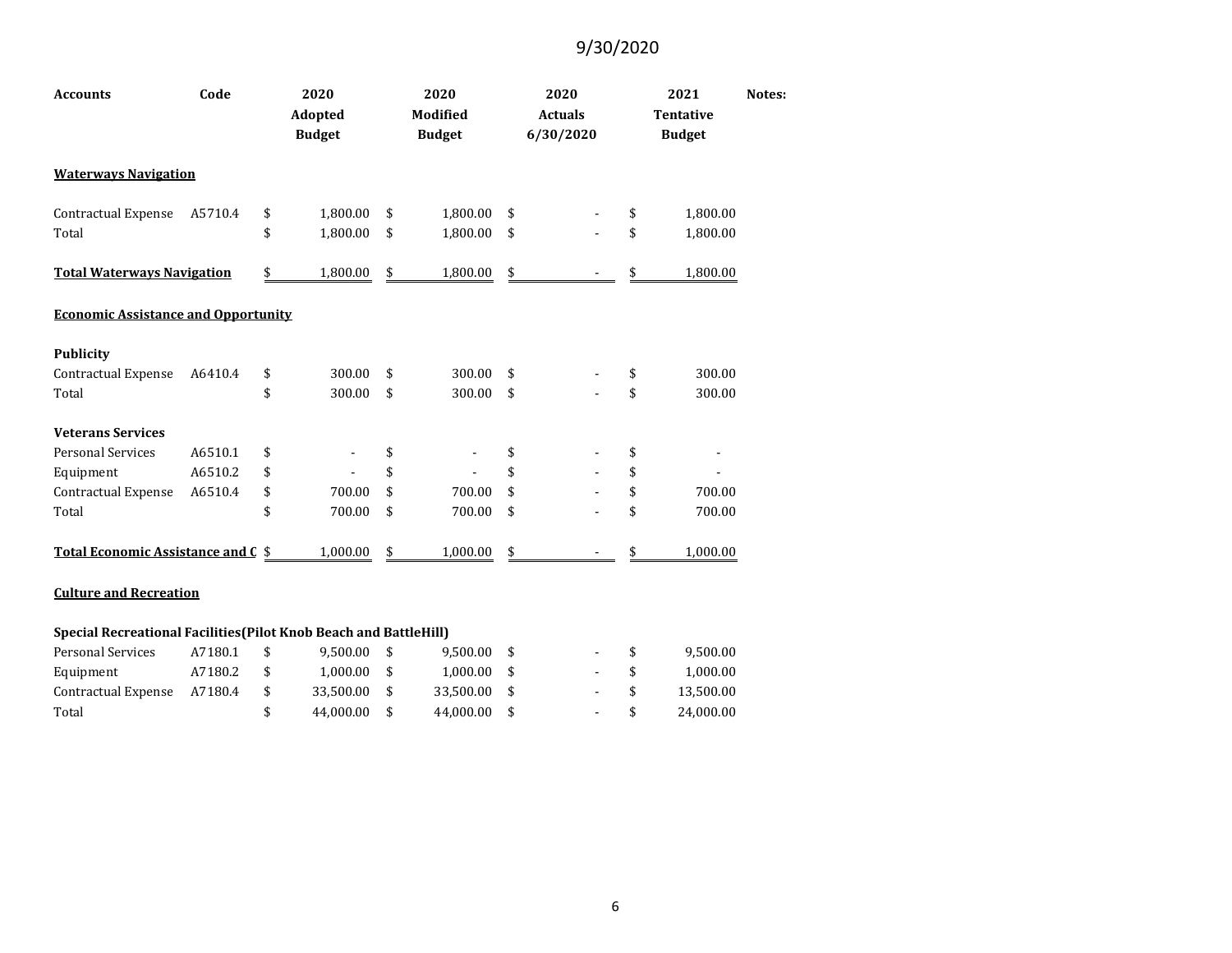| <b>Accounts</b>                     | Code    |      | 2020<br><b>Adopted</b><br><b>Budget</b> | 2020<br><b>Modified</b><br><b>Budget</b> | 2020<br><b>Actuals</b><br>6/30/2020 | 2021<br><b>Tentative</b><br><b>Budget</b> | Notes: |
|-------------------------------------|---------|------|-----------------------------------------|------------------------------------------|-------------------------------------|-------------------------------------------|--------|
| <b>Youth Program</b>                |         |      |                                         |                                          |                                     |                                           |        |
| <b>Personal Services</b>            | A7310.1 | $$-$ |                                         | \$                                       | \$                                  | \$                                        |        |
| Equipment                           | A7310.2 | $$-$ |                                         | \$                                       | \$                                  | \$                                        |        |
| Contractual Expense                 | A7310.4 | \$   | 650.00                                  | \$<br>650.00                             | \$                                  | \$<br>650.00                              |        |
| Total                               |         | \$   | 650.00                                  | \$<br>650.00                             | \$                                  | \$<br>650.00                              |        |
| <b>Joint Youth Project</b>          |         |      |                                         |                                          |                                     |                                           |        |
| Contractual Expense                 | A7320.4 | \$   | 12,950.00                               | \$<br>12,950.00                          | \$                                  | \$<br>5,000.00                            |        |
| Total                               |         | \$   | 12,950.00                               | \$<br>12,950.00                          | \$                                  | \$<br>5,000.00                            |        |
| <b>Historian</b>                    |         |      |                                         |                                          |                                     |                                           |        |
| <b>Personal Services</b>            | A7510.1 | \$   | 840.00                                  | \$<br>840.00                             | \$<br>420.00                        | \$<br>840.00                              |        |
| Equipment                           | A7510.2 | \$   |                                         | \$                                       | \$                                  | \$                                        |        |
| Contractual Expense                 | A7510.4 | \$   |                                         | \$                                       | \$                                  | \$                                        |        |
| Total                               |         | \$   | 840.00                                  | \$<br>840.00                             | \$<br>420.00                        | \$<br>840.00                              |        |
| <b>Celebration</b>                  |         |      |                                         |                                          |                                     |                                           |        |
| <b>Personal Services</b>            | A7550.1 | \$   |                                         | \$                                       | \$                                  | \$                                        |        |
| Equipment                           | A7550.2 | \$   |                                         | \$                                       | \$                                  | \$                                        |        |
| Contractual Expense                 | A7550.4 | \$   | 250.00                                  | \$<br>250.00                             | \$                                  | \$<br>250.00                              |        |
| Total                               |         | \$   | 250.00                                  | \$<br>250.00                             | \$                                  | \$<br>250.00                              |        |
| <b>Adult Recreaton</b>              |         |      |                                         |                                          |                                     |                                           |        |
| <b>Personal Services</b>            | A7620.1 | \$   |                                         | \$                                       | \$                                  | \$                                        |        |
| Equipment                           | A7620.2 | \$   |                                         | \$                                       | \$                                  | \$                                        |        |
| Contractual Expense                 | A7620.4 | \$   | 2,000.00                                | \$<br>2,000.00                           | \$<br>2,000.00                      | \$<br>2,000.00                            |        |
| Total                               |         | \$   | 2,000.00                                | \$<br>2,000.00                           | \$<br>2,000.00                      | \$<br>2,000.00                            |        |
| <b>Total Culture and Recreation</b> |         | \$   | 60,690.00                               | \$<br>60,690.00                          | \$<br>2,420.00                      | \$<br>32,740.00                           |        |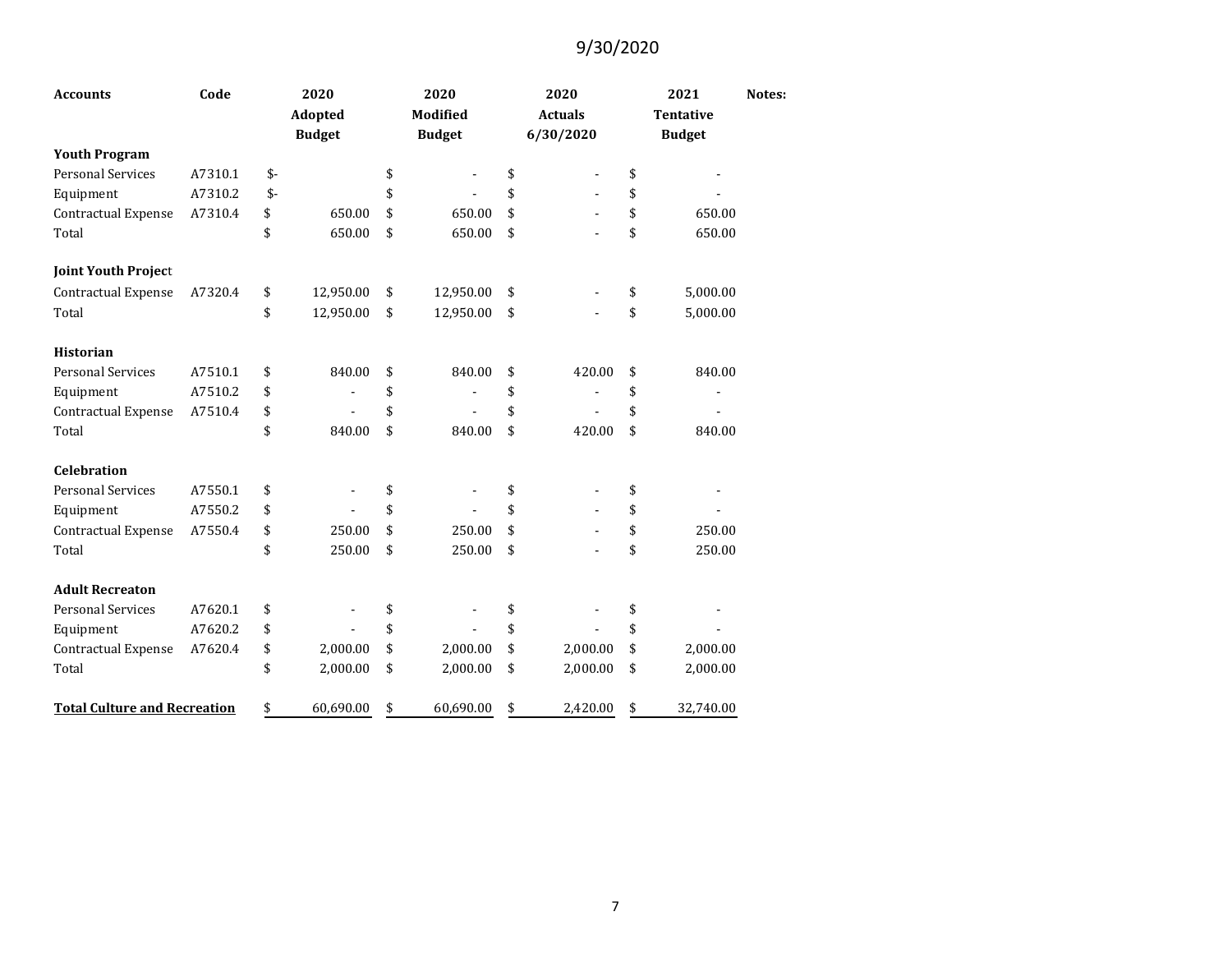| <b>Accounts</b>                    | Code    | 2020<br><b>Adopted</b><br><b>Budget</b> | 2020<br><b>Modified</b><br><b>Budget</b> | 2020<br><b>Actuals</b><br>6/30/2020 | 2021<br><b>Tentative</b><br><b>Budget</b> | Notes: |
|------------------------------------|---------|-----------------------------------------|------------------------------------------|-------------------------------------|-------------------------------------------|--------|
| <b>Home and Community Services</b> |         |                                         |                                          |                                     |                                           |        |
| <b>Planning</b>                    |         |                                         |                                          |                                     |                                           |        |
| <b>Personal Services</b>           | A8020.1 | \$<br>4,900.00                          | \$<br>4,900.00                           | \$<br>2,449.98                      | \$<br>4,900.00                            |        |
| Equipment                          | A8020.2 | \$                                      | \$                                       | \$                                  | \$                                        |        |
| <b>Contractual Expense</b>         | A8020.4 | \$<br>7,500.00                          | \$<br>7,500.00                           | \$<br>1,515.70                      | \$<br>7,500.00                            |        |
| Total                              |         | \$<br>12,400.00                         | \$<br>12,400.00                          | \$<br>3,965.68                      | \$<br>12,400.00                           |        |
| <b>Environmental Control</b>       |         |                                         |                                          |                                     |                                           |        |
| Contractual Expense                | A8090.4 | \$                                      | \$                                       | \$                                  | \$                                        |        |
| Total                              |         | \$                                      | \$                                       | \$                                  | \$                                        |        |
| <b>Cemeteries</b>                  |         |                                         |                                          |                                     |                                           |        |
| <b>Personal Services</b>           | A8810.1 | \$<br>3,500.00                          | \$<br>3,500.00                           | \$<br>1,128.51                      | \$<br>3,500.00                            |        |
| Equipment                          | A8810.2 | \$<br>500.00                            | \$<br>500.00                             | \$                                  | \$<br>500.00                              |        |
| Contractual Expense                | A8810.4 | \$<br>500.00                            | \$<br>500.00                             | \$                                  | \$<br>500.00                              |        |
| Total                              |         | \$<br>4,500.00                          | \$<br>4,500.00                           | \$<br>1,128.51                      | \$<br>4,500.00                            |        |
| Total Home and Community Serv \$   |         | 16,900.00                               | \$<br>16,900.00                          | \$<br>5,094.19                      | \$<br>16,900.00                           |        |
| <b>Undistributed</b>               |         |                                         |                                          |                                     |                                           |        |
| <b>Employee Benefits</b>           |         |                                         |                                          |                                     |                                           |        |
| <b>State Retirement</b>            | A9010.1 | \$<br>19,533.00                         | \$<br>19,533.00                          | \$                                  | \$<br>23,060.00                           |        |
| Social Security                    | A9030.8 | \$<br>19,350.00                         | \$<br>19,350.00                          | \$<br>9,329.15                      | \$<br>20,586.00                           |        |
| <b>Unemployment Insu</b>           | A9050.8 | \$                                      | \$                                       | \$                                  |                                           |        |
| Disability Insurance               | A9055.8 | \$<br>250.00                            | \$<br>250.00                             | \$<br>61.80                         | \$<br>250.00                              |        |
| Hospital and medica                | A9060.8 | \$<br>17,600.00                         | \$<br>17,600.00                          | \$<br>7,090.59                      | \$<br>17,852.00                           |        |
| Employee Benefits-C                | A9089.8 | \$                                      | \$                                       | \$                                  | \$                                        |        |
| <b>Total Undistributed</b>         |         | \$<br>56,733.00                         | \$<br>56,733.00                          | \$<br>16,481.54                     | \$<br>61,748.00                           |        |
| Total Appropriations/Expenditu \$  |         | 787,067.00                              | \$<br>787,067.00                         | \$<br>292,626.96                    | \$<br>760,603.00                          |        |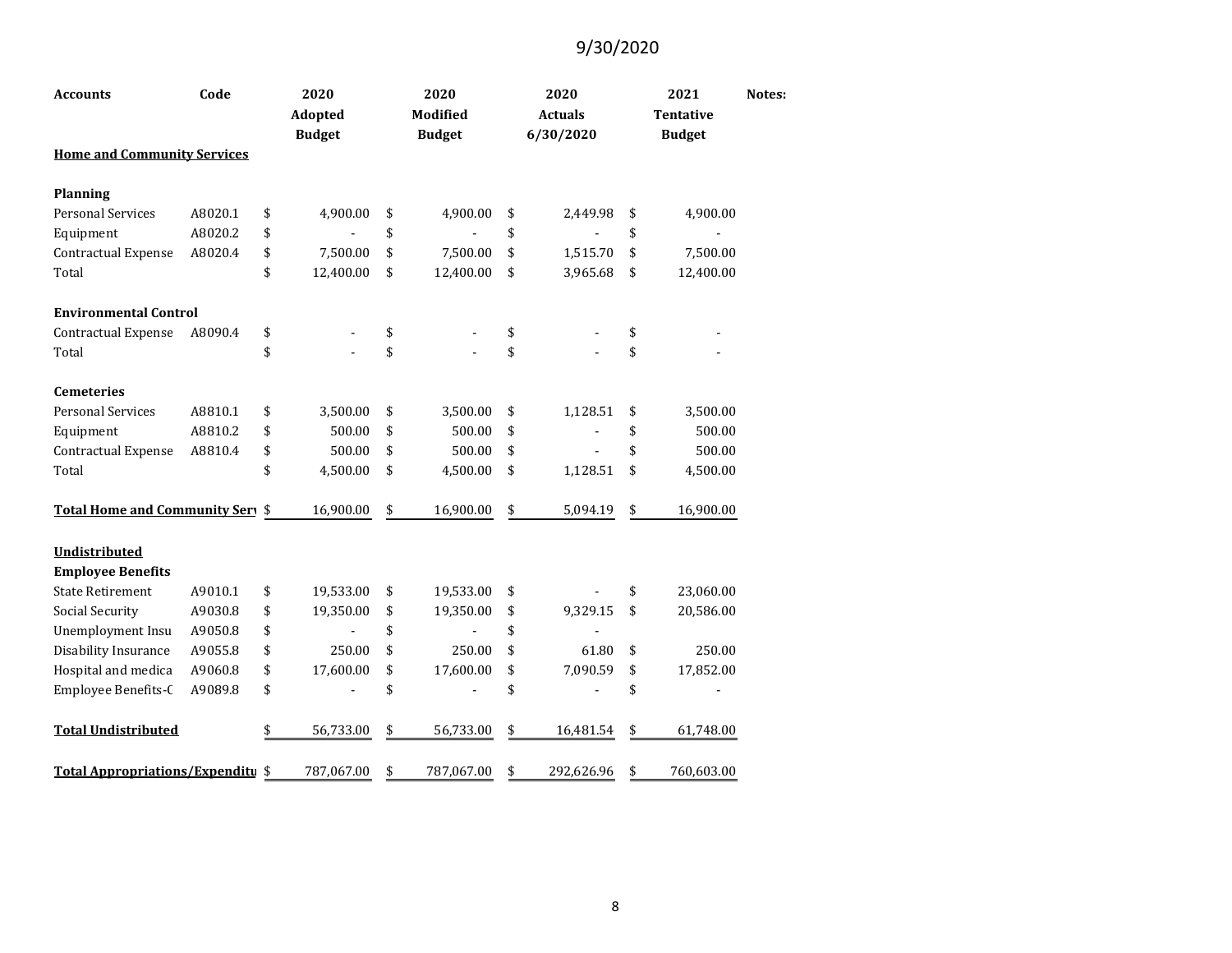| <b>Accounts</b>                        | Code  | 2020<br>Adopted<br><b>Budget</b> | 2020<br>Modified<br><b>Budget</b> | 2020<br><b>Actuals</b><br>6/30/2020 | 2021<br><b>Tentative</b><br><b>Budget</b> | Notes: |
|----------------------------------------|-------|----------------------------------|-----------------------------------|-------------------------------------|-------------------------------------------|--------|
| <b>General Fund Estimated Revenues</b> |       |                                  |                                   |                                     |                                           |        |
| Real Property Tax Re                   | A1001 | \$<br>437,429.00                 | \$<br>437,429.00                  | \$<br>437,429.00                    | \$<br>434,465.00                          |        |
| <b>Other Tax Items</b>                 |       |                                  |                                   |                                     |                                           |        |
| Other Payments in L                    | A1081 | \$<br>3,700.00                   | \$<br>3,700.00                    | \$<br>3,446.50                      | \$<br>3,700.00                            |        |
| <b>Interest and Penaltic</b>           | A1090 | \$<br>7,500.00                   | \$<br>7,500.00                    | \$<br>6,469.37                      | \$<br>7,000.00                            |        |
| Other Non-Property                     | A1189 | \$                               | \$                                | \$<br>165.66                        | \$                                        |        |
| Franchise                              | A1170 | \$<br>35,000.00                  | \$<br>35,000.00                   | \$<br>38,230.54                     | \$<br>36,000.00                           |        |
| <b>Departmental Income</b>             |       |                                  |                                   |                                     |                                           |        |
| Clerk Fees                             | A1255 | \$<br>1,200.00                   | \$<br>1,200.00                    | \$<br>415.88                        | \$<br>1,000.00                            |        |
| <b>Vital Statistics Fee</b>            | A1603 | \$<br>500.00                     | \$<br>500.00                      | \$<br>570.00                        | \$<br>700.00                              |        |
| <b>Culture and Recreati</b>            | A2089 | \$                               | \$                                | \$                                  | \$                                        |        |
| <b>Planning Board Fees</b>             | A2115 | \$<br>1,000.00                   | \$<br>1,000.00                    | \$<br>75.00                         | \$<br>500.00                              |        |
| <b>Use of Money</b>                    |       |                                  |                                   |                                     |                                           |        |
| <b>Interest and Earning</b>            | A2401 | \$<br>5,000.00                   | \$<br>5,000.00                    | \$<br>2,040.37                      | \$<br>4,000.00                            |        |
| <b>Licenses and Permits</b>            |       |                                  |                                   |                                     |                                           |        |
| Dog License                            | A2544 | \$<br>3,500.00                   | \$<br>3,500.00                    | \$<br>1,849.00                      | \$<br>3,500.00                            |        |
| Permits                                | A2590 | \$                               | \$                                | \$                                  | \$                                        |        |
| <b>Fines and Forfeitures</b>           |       |                                  |                                   |                                     |                                           |        |
| <b>Fines and Forfeited I</b>           | A2610 | \$<br>75,000.00                  | \$<br>75,000.00                   | \$<br>12,553.00                     | \$<br>72,500.00                           |        |
| Sale of Property/Compensation for Loss |       |                                  |                                   |                                     |                                           |        |
| Sale of Real Property                  | A2660 | \$                               | \$                                | \$                                  | \$                                        |        |
| Sale of Surplus Equip                  | A2665 | \$                               | \$                                | \$                                  | \$                                        |        |
| <b>Unclassified Revenue</b>            |       |                                  |                                   |                                     |                                           |        |
| <b>Unclassified Revenue</b>            | A2770 | \$                               | \$                                | \$<br>16.39                         | \$                                        |        |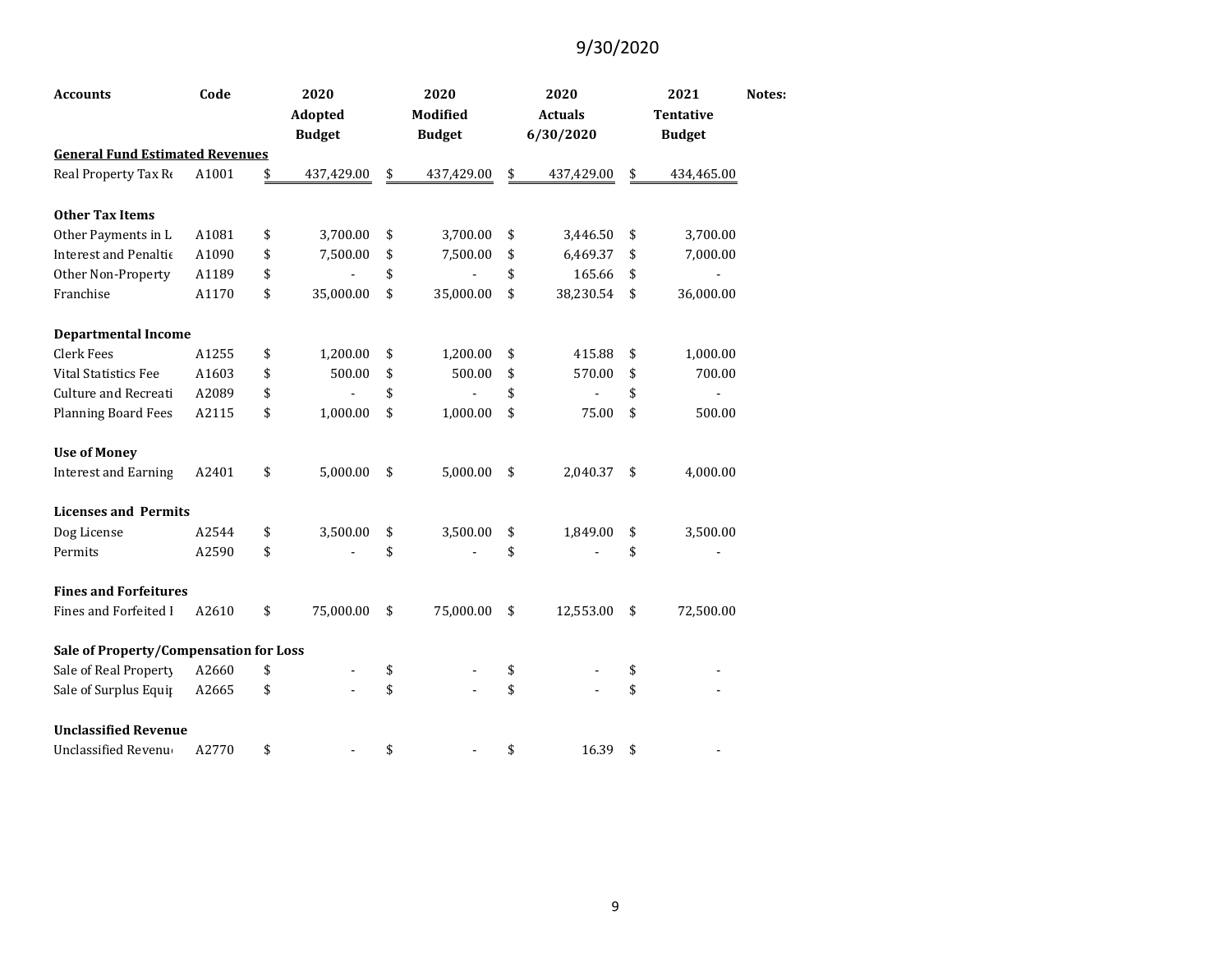| <b>Accounts</b>                          | Code     | 2020<br><b>Adopted</b><br><b>Budget</b> | 2020<br>Modified<br><b>Budget</b> | 2020<br><b>Actuals</b><br>6/30/2020 | 2021<br><b>Tentative</b><br><b>Budget</b> | Notes: |
|------------------------------------------|----------|-----------------------------------------|-----------------------------------|-------------------------------------|-------------------------------------------|--------|
| <b>State Aid</b>                         |          |                                         |                                   |                                     |                                           |        |
| Revenue Sharing                          | A3001    | \$<br>12,238.00                         | \$<br>12,238.00                   | \$                                  | \$<br>12,238.00                           |        |
| Mortgage Tax                             | A3005    | \$<br>65,000.00                         | \$<br>65,000.00                   | \$<br>60,539.96                     | \$<br>70,000.00                           |        |
| Grant Revenue - Oth                      | A3089    | \$                                      | \$                                | \$                                  | \$                                        |        |
| Grant Revenue - Hon                      | A3989    | \$                                      | \$                                | \$                                  | \$                                        |        |
| <b>Total Estimated Revenues</b>          |          | \$<br>209,638.00                        | \$<br>209,638.00                  | \$<br>126,371.67                    | \$<br>211,138.00                          |        |
| <b>Unexpended Balance</b>                |          | \$<br>140,000.00                        | \$<br>140,000.00                  | \$<br>361,246.73                    | \$<br>115,000.00                          |        |
|                                          |          | APPROPRIATED 2020 BUDGET                |                                   | cash on hand                        | appropriated                              |        |
| <b>HIGHWAY FUND</b>                      |          |                                         |                                   | 6/30/2020                           | 2021 budget                               |        |
| <b>Highway Appropriations - Townwide</b> |          |                                         |                                   |                                     |                                           |        |
| <b>Bridges</b>                           |          |                                         |                                   |                                     |                                           |        |
| Contractual Expense                      | DA5120.4 | \$<br>10,000.00                         | \$<br>10,000.00                   | \$                                  | \$<br>10,000.00                           |        |
| Total                                    |          | \$<br>10,000.00                         | \$<br>10,000.00                   | \$                                  | \$<br>10,000.00                           |        |
| Machinery                                |          |                                         |                                   |                                     |                                           |        |
| Equipment                                | DA5130.2 | \$<br>33,000.00                         | \$<br>33,000.00                   | \$                                  | \$<br>30,000.00                           |        |
| Contractual Expense                      | DA5130.4 | \$<br>80,000.00                         | \$<br>80,000.00                   | \$<br>46,881.09                     | \$<br>80,000.00                           |        |
| Total                                    |          | \$<br>113,000.00                        | \$<br>113,000.00                  | \$<br>46,881.09                     | \$<br>110,000.00                          |        |
| <b>Snow Removal - Town</b>               |          |                                         |                                   |                                     |                                           |        |
| <b>Personal Services</b>                 | DA5142.1 | \$<br>220,000.00                        | \$<br>220,000.00                  | \$<br>99,407.74                     | \$<br>220,000.00                          |        |
| Contractual Expense                      | DA5142.4 | \$<br>85,000.00                         | \$<br>85,000.00                   | \$<br>21,220.06                     | \$<br>85,000.00                           |        |
| Total                                    |          | \$<br>305,000.00                        | \$<br>305,000.00                  | \$<br>120,627.80                    | \$<br>305,000.00                          |        |
| <b>Employee Benefits</b>                 |          |                                         |                                   |                                     |                                           |        |
| <b>State Retirement</b>                  | DA9010.8 | \$<br>28,744.00                         | \$<br>28,744.00                   | \$                                  | \$<br>28,816.00                           |        |
| Social Security                          | DA9030.8 | \$<br>16,830.00                         | \$<br>16,830.00                   | \$<br>7,364.34                      | \$<br>16,830.00                           |        |
| Hospital and Medica                      | DA9060.8 | \$<br>79,723.00                         | \$<br>79,723.00                   | \$<br>25,194.10                     | \$<br>85,000.00                           |        |
| Other(uniforms/pfl)                      | DA9089.8 | \$<br>3,600.00                          | \$<br>3,600.00                    | \$<br>2,201.02                      | \$<br>3,600.00                            |        |
| Total                                    |          | \$<br>128,897.00                        | \$<br>128,897.00                  | \$<br>34,759.46                     | \$<br>134,246.00                          |        |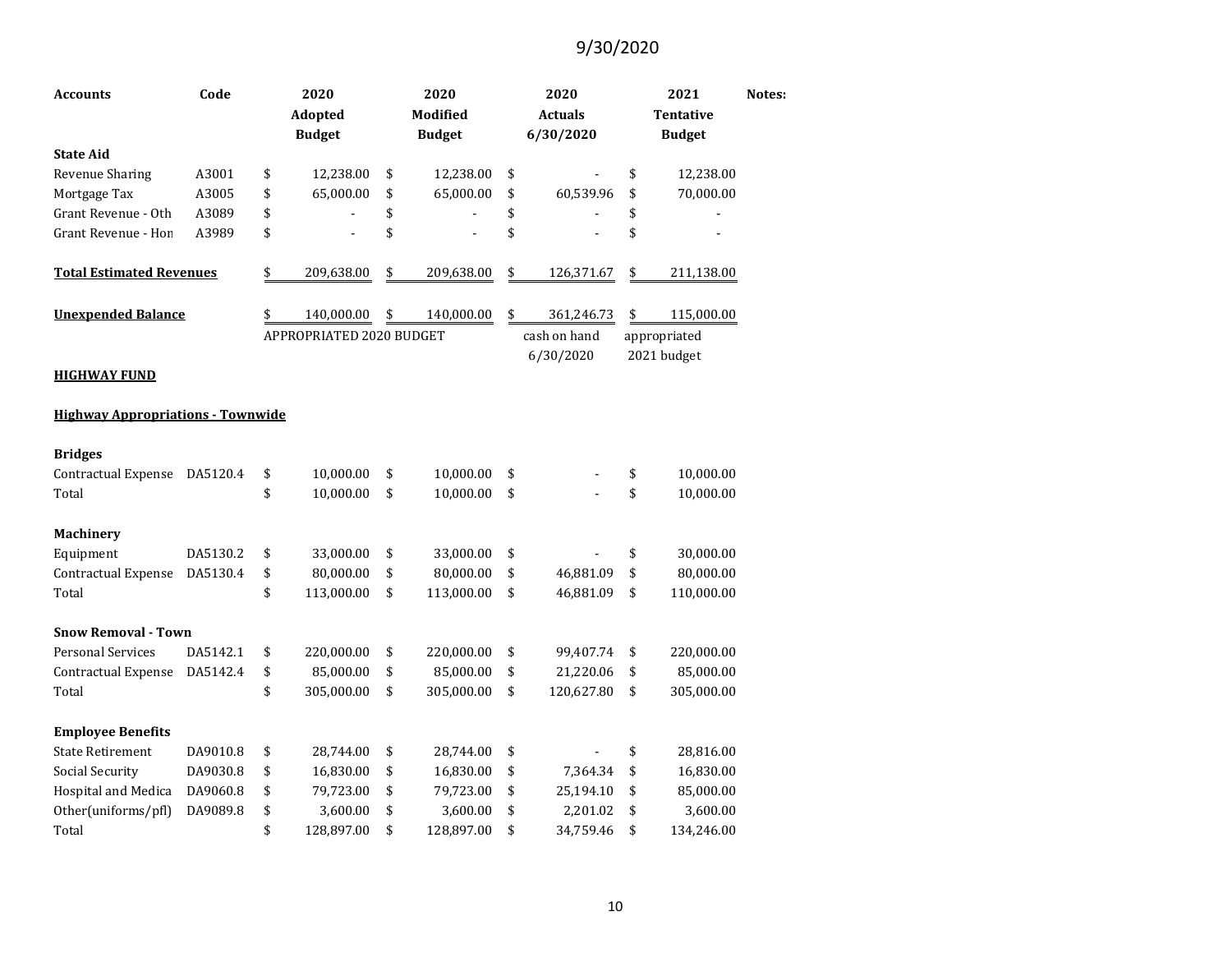| <b>Accounts</b>                                 | Code     | 2020<br><b>Adopted</b><br><b>Budget</b> | 2020<br><b>Modified</b><br><b>Budget</b> | 2020<br><b>Actuals</b><br>6/30/2020 | 2021<br><b>Tentative</b><br><b>Budget</b> | Notes: |
|-------------------------------------------------|----------|-----------------------------------------|------------------------------------------|-------------------------------------|-------------------------------------------|--------|
| <b>Debt Service Principal</b>                   |          |                                         |                                          |                                     |                                           |        |
| Serial Bonds                                    | DA9710.6 | \$<br>73,355.00                         | \$<br>73,355.00                          | \$<br>73,354.32                     | \$<br>107,562.00                          |        |
| <b>Bond Anticipation</b>                        | DA9730.6 | \$                                      | \$                                       | \$                                  | \$                                        |        |
| Capital Bonds                                   | DA9740.6 | \$                                      | \$                                       | \$                                  | \$                                        |        |
| Total                                           |          | \$<br>73,355.00                         | \$<br>73,355.00                          | \$<br>73,354.32                     | \$<br>107,562.00                          |        |
| <b>Interest</b>                                 |          |                                         |                                          |                                     |                                           |        |
| Serial Bonds                                    | DA9710.7 | \$<br>8,627.00                          | \$<br>8,627.00                           | \$<br>8,626.43                      | \$<br>12,000.00                           |        |
| <b>Bond Anticipation</b>                        | DA9730.7 | \$                                      | \$                                       | \$                                  | 0                                         |        |
| Capital Bonds                                   | DA9740.7 | \$                                      | \$                                       | \$                                  | $\boldsymbol{0}$                          |        |
| Total                                           |          | \$<br>8,627.00                          | \$<br>8,627.00                           | \$<br>8,626.43                      | \$<br>12,000.00                           |        |
| <b>Total Appropriations/Expenses</b>            |          | \$<br>638,879.00                        | \$<br>638,879.00                         | \$<br>284,249.10                    | \$<br>678,808.00                          |        |
| <b>Highway Revenues - Townwide</b>              |          |                                         |                                          |                                     |                                           |        |
| <b>Local Sources</b>                            |          |                                         |                                          |                                     |                                           |        |
| Real Property Tax                               | DA1001   | \$<br>604,879.00                        | \$<br>604,879.00                         | \$<br>604,879.00                    | \$<br>641,308.00                          |        |
| Sales of Scrap & Surp                           | DA2650   | \$                                      | \$                                       | \$                                  | \$                                        |        |
| <b>Interest and Earning</b>                     | DA2401   | \$<br>5,500.00                          | \$<br>5,500.00                           | \$<br>2,237.34                      | \$<br>4,000.00                            |        |
| Compensation for Lc                             | DA2690   | \$                                      | \$                                       | \$                                  | \$                                        |        |
| Mowing - Washingto                              | DA2770   | \$<br>3,500.00                          | \$<br>3,500.00                           | \$                                  | \$<br>3,500.00                            |        |
| <b>Total Est./Actual Revenues</b>               |          | \$<br>9,000.00                          | \$<br>9,000.00                           | \$<br>2,237.34                      | \$<br>7,500.00                            |        |
| Townwide                                        |          |                                         |                                          |                                     |                                           |        |
| Unexpended Balance/cash on ha \$                |          | 25,000.00                               | \$<br>25,000.00                          | \$<br>577,787.30                    | \$<br>30,000.00                           |        |
|                                                 |          | APPROPRIATED 2020 BUDGET                |                                          | cash on hand                        | appropriated                              |        |
| <b>Highway Appropriations - Outside Village</b> |          |                                         |                                          | 6/30/2020                           | 2021 budget                               |        |
| <b>General Repairs</b>                          |          |                                         |                                          |                                     |                                           |        |
| <b>Personal Services</b>                        | DB5110.1 | \$<br>188,000.00                        | \$<br>188,000.00                         | \$<br>91,747.03                     | \$<br>188,000.00                          |        |
| Contractual Expense                             | DB5110.4 | \$<br>77,900.00                         | \$<br>77,900.00                          | \$<br>3,349.59                      | \$<br>77,900.00                           |        |
| Total                                           |          | \$<br>265,900.00                        | \$<br>265,900.00                         | \$<br>95,096.62                     | \$<br>265,900.00                          |        |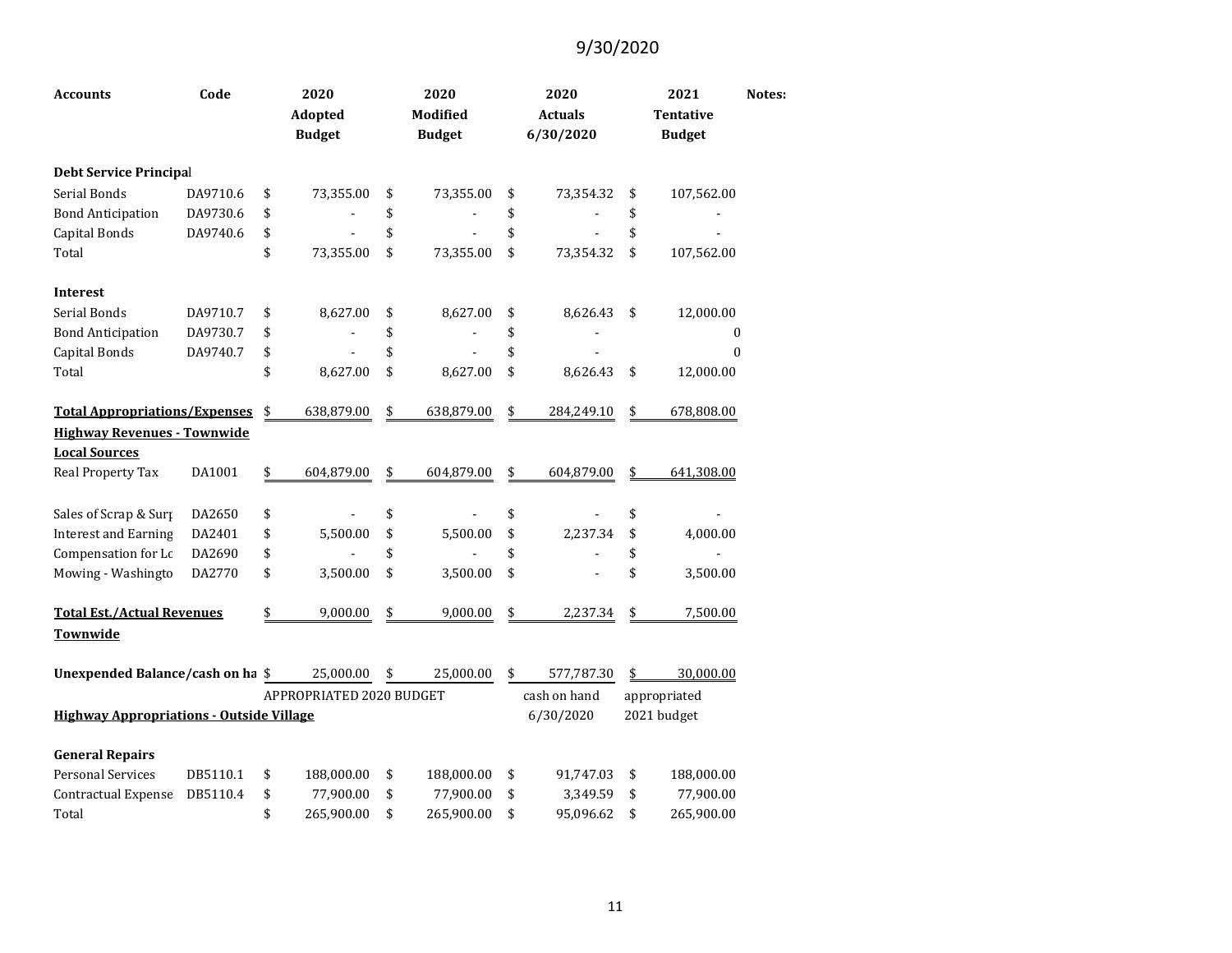| Code<br><b>Accounts</b>                                                |          |                          | 2020<br><b>Adopted</b><br><b>Budget</b> | 2020<br><b>Modified</b><br><b>Budget</b> |              |              | 2020<br><b>Actuals</b><br>6/30/2020 |             | Notes:     |  |
|------------------------------------------------------------------------|----------|--------------------------|-----------------------------------------|------------------------------------------|--------------|--------------|-------------------------------------|-------------|------------|--|
| <b>Improvements</b>                                                    |          |                          |                                         |                                          |              |              |                                     |             |            |  |
| Capital Outlay                                                         | DB5112.2 | \$                       | 250,000.00                              | \$                                       | 250,000.00   | \$           |                                     | \$          | 240,000.00 |  |
| <b>Employee Benefits</b>                                               |          |                          |                                         |                                          |              |              |                                     |             |            |  |
| <b>State Retirement</b>                                                | DB9010.8 | \$                       | 24,485.00                               | \$                                       | 24,485.00    | \$           |                                     | \$          | 26,573.00  |  |
| Social Security                                                        | DB9030.8 | \$                       | 14,382.00                               | \$                                       | 14,382.00    | \$           | 6,773.98                            | \$          | 14,382.00  |  |
| Hospital and Medica                                                    | DB9060.8 | \$                       | 79,723.00                               | \$                                       | 79,723.00    | \$           | 53,074.55                           | \$          | 85,000.00  |  |
| Uniforms                                                               | DB9089.8 | \$                       | 3,600.00                                | \$                                       | 3,600.00     | \$           | 1,163.58                            | \$          | 3,600.00   |  |
| Total                                                                  |          | \$                       | 122,190.00                              | \$                                       | 122,190.00   | \$           | 61,012.11                           | \$          | 129,555.00 |  |
| <u><b>Total Highway Appropriations -</b></u><br><b>Outside Village</b> |          |                          | 638,090.00                              | \$                                       | 638,090.00   | \$           | 156,108.73                          | \$          | 635,455.00 |  |
| <b>Highway Revenues - Outside Village</b>                              |          |                          |                                         |                                          |              |              |                                     |             |            |  |
| <b>Local Sources</b>                                                   |          |                          |                                         |                                          |              |              |                                     |             |            |  |
| <b>Real Property Tax</b>                                               | DB1001   | \$                       | 389,590.00                              | \$                                       | 389,590.00   | \$           | 389,590.00                          | \$          | 403,455.00 |  |
| <b>Interest and Earning</b>                                            | DB2401   | \$                       | 5,500.00                                | \$                                       | 5,500.00     | \$           | 1,237.55                            | \$          | 4,000.00   |  |
| <b>State Aid</b>                                                       |          |                          |                                         |                                          |              |              |                                     |             |            |  |
| Consolidated Highwa                                                    | DB3501   | \$                       | 168,000.00                              | \$                                       | 168,000.00   | \$           |                                     | \$          | 168,000.00 |  |
| Total Est./Actual Highway Reven \$                                     |          |                          | 173,500.00                              | \$                                       | 173,500.00   | \$           | 1,702.80                            | \$          | 172,000.00 |  |
| Unexpended Balance/cash on ha \$                                       |          |                          | 75,000.00                               | \$                                       | 75,000.00    | \$           | 387,026.53                          | \$          | 60,000.00  |  |
|                                                                        |          | APPROPRIATED 2020 BUDGET |                                         |                                          | cash on hand | appropriated |                                     |             |            |  |
|                                                                        |          |                          |                                         |                                          |              | 6/30/2020    |                                     | 2021 budget |            |  |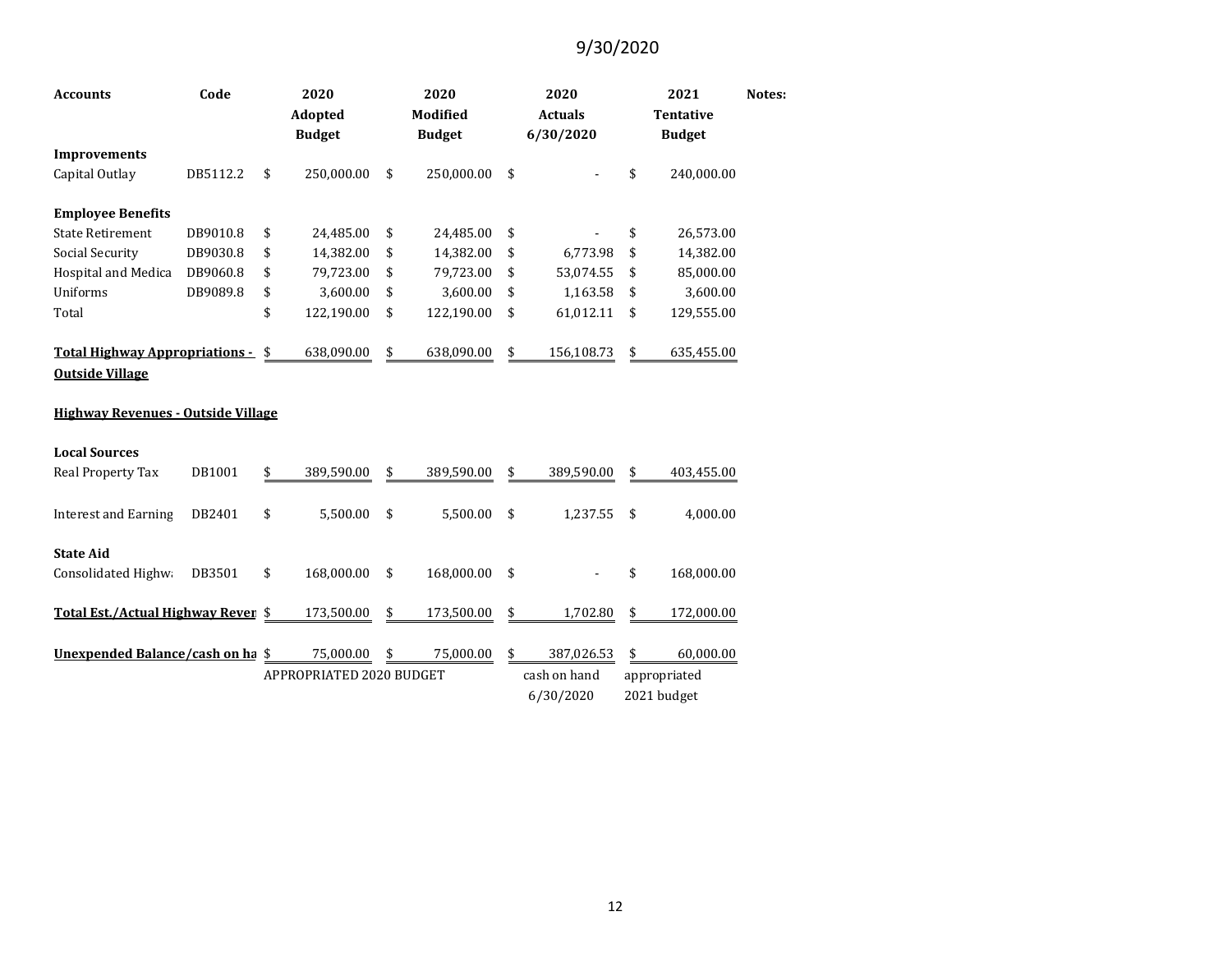| <b>Accounts</b>                    | Code          | 2020          |              |      | 2020          |    | 2020           |    | 2021          | Notes:                                       |  |  |
|------------------------------------|---------------|---------------|--------------|------|---------------|----|----------------|----|---------------|----------------------------------------------|--|--|
|                                    |               | Adopted       |              |      | Modified      |    | <b>Actuals</b> |    | Tentative     |                                              |  |  |
|                                    |               | <b>Budget</b> |              |      | <b>Budget</b> |    | 6/30/2020      |    | <b>Budget</b> |                                              |  |  |
| <b>SPECIAL DISTRICTS</b>           |               |               |              |      |               |    |                |    |               |                                              |  |  |
| <b>Fire Protection Districts</b>   |               |               |              |      |               |    |                |    |               |                                              |  |  |
| <b>Appropriations/Expenditures</b> |               |               |              |      |               |    |                |    |               |                                              |  |  |
| #6 Fort Ann SF1                    | SF3410.4      | \$            | 204,390.00   | \$   | 204,390.00    | \$ | 204,390.00     | \$ | 204,390.00    |                                              |  |  |
| LOSAP                              | SF9010.8      | \$            |              | \$   |               | \$ |                | \$ |               |                                              |  |  |
| Total                              |               | \$            | 204,390.00   | \$   | 204,390.00    | \$ | 204,390.00     | \$ | 204,390.00    |                                              |  |  |
| #7 Pilot Knob SF2                  | SF3410.4      | \$            | 95,250.00 \$ |      | 95,250.00     | \$ | 95,250.00 \$   |    | 95.250.00     | contract - \$93,200.00, \$2,050.00 admin fee |  |  |
|                                    |               |               |              |      |               |    |                |    |               |                                              |  |  |
| LOSAP                              | SF9010.8      | \$            | 3,000.00     | - \$ | 3,000.00      | -S | 3,000.00       | \$ | 8.200.00      | \$800.00 X 14 members                        |  |  |
| Total                              |               | \$            | 98,250.00    | -\$  | 98,250.00     | \$ | 98,250.00      | \$ | 103,450.00    |                                              |  |  |
| #8 West Fort Ann S                 | SF3410.4      | \$.           | 244,934.00   | -S   | 244,934.00    | \$ | 244,934.00     | \$ | 244.934.00    | contract - \$242,884.00, \$2,050.00 admin fe |  |  |
| LOSAP                              | SF9010.8      | \$            | 4,500.00     | - \$ | 4,500.00      | \$ | 4,500.00       | \$ | 8.200.00      | \$800.00 X 14 members                        |  |  |
| Total                              |               | \$            | 249,434.00   | \$   | 249,434.00    | \$ | 249,434.00     | \$ | 253,134.00    |                                              |  |  |
| <b>Total - All Fire Dist</b>       | <b>TOTALS</b> | \$            | 552,074.00   | \$.  | 552,074.00    | \$ | 552,074.00     | \$ | 560,974.00    |                                              |  |  |
|                                    |               |               |              |      |               |    |                |    |               |                                              |  |  |
| <b>Revenues - Local Sources</b>    |               |               |              |      |               |    |                |    |               |                                              |  |  |
| Real Property Tax                  | SF1001        | \$            | 552,074.00   | \$   | 552,074.00    | \$ | 552,074.00     | \$ | 560,974.00    |                                              |  |  |